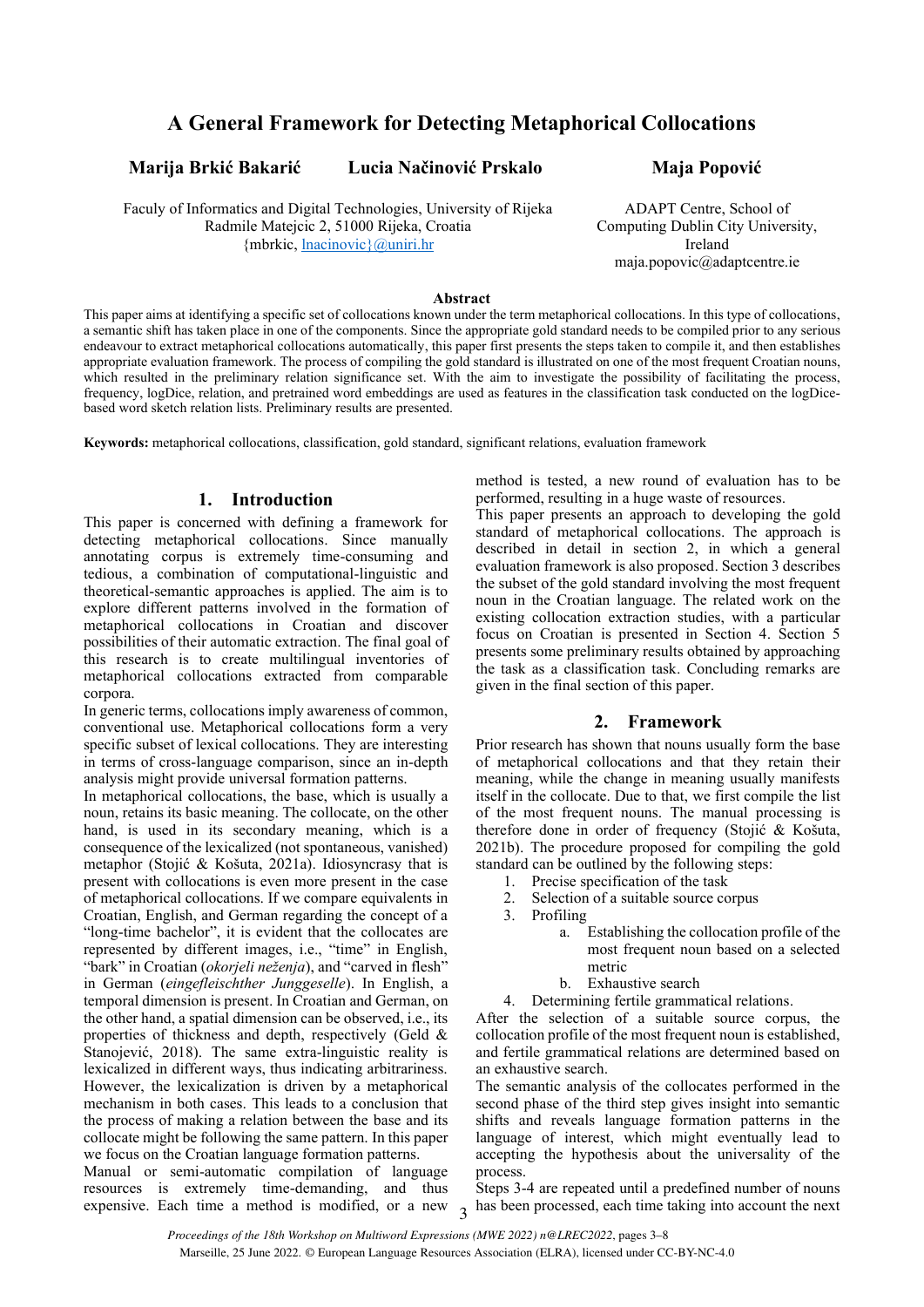most frequent noun. If convergence has not been reached, the predefined number of nouns is enlarged. The point of convergence is reached when there are no new grammatical relations added to the list of fertile relations. Since we aim at doing a cross-language comparison, as a follow-up, steps 2-4 are conducted separately for each language. In our case, these are defined on the basis of available linguists employed for the task, and include English, Croatian, German, and Italian. However, step 3a is adapted to allow for direct comparisons. The list of the most frequent nouns is therefore taken to be the intersection of the nouns that appear in all four lists. The rank is determined by our base language, which is taken to be Croatian, but the nouns found in these lists are mostly the same, with minor differences in their respective ranks. In this paper, the presented results are limited to the most frequent Croatian noun *godina* ("year") for which the required output from the linguists has been obtained.

The output of the procedure described above is a list of metaphorical collocations, which will be used as our gold standard in evaluating different automatic extraction methods. Under the limitations set by our gold standard, beside a potential linguistic filter, we introduce additional constraint related to filtering the obtained candidate lists based on the available, i.e., processed, nouns which represent the nodes or the base words of the metaphorical collocations. This will allow us to compute precision and recall. As an additional verification step, which is also used for enlarging the gold standard with new base words and their collocates, we propose extracting the list of candidates not found in the manually processed lists and asking linguists to check for metaphorical collocations. If new collocates are determined, they are added to the gold standard, and the evaluation procedure is re-run. This is done to make the gold standard unbiased towards the measure used for the preliminary extraction.

From the joint discussions in which linguistic experts for all four languages participated, it could be concluded that the task of determining metaphorical collocations is quite subjective. Therefore, the experts held several discussion sessions prior to performing analysis and compiling the final list of metaphorical collocations per each language, up until they felt confident enough that they could differentiate between different types of collocations and thus extract metaphorical collocations. Two linguists per language participated in the task and the final lists comprise only collocations for which both linguists agreed to be metaphorical.

### **3. Processing the most frequent Croatian noun**

In this section we provide details on the procedure applied in analysing the most frequent Croatian noun.

# **3.1 Corpus**

Since our base language for exploring different patterns involved in the formation of metaphorical collocations is Croatian, the first corpus we process is the Croatian Web Corpus (Ljubešić & Erjavec, 2011), which consists of texts collected from the Internet and contains over 1.2 billion words. The hrWaC corpus is PoS tagged with [MULTEXT-](https://www.sketchengine.co.uk/multext-east-croatian-part-of-speech-tagset/)[East Croatian POS](https://www.sketchengine.co.uk/multext-east-croatian-part-of-speech-tagset/) tagset version 5 (Erjavec & Ljubešić,

2016). Considering the source of the corpus, it comes as no surprise that misspellings or non-standard language variants are infiltrated into the word sketch results. Additionally, due to the statistical nature of the tools employed in the pre-processing phase, there are also cases of incorrect lemmas and incorrect part-of-speech (POS) tags.

#### **3.2 Measure**

A measure used for identifying collocations (step 3a that is concerned with establishing the collocation profile of the most frequent noun) that is used in this research is the measure logDice implemented in Sketch Engine<sup>1</sup>. More details about logDice can be found in (Rychlý, 2008), and about its Sketch Engine implementation in (Kilgarriff et al., 2015). It is based on the frequencies of the [base](https://www.sketchengine.eu/my_keywords/node/) word and its [collocate,](https://www.sketchengine.eu/my_keywords/collocate/) and on the frequency of the whole [collocation](https://www.sketchengine.eu/my_keywords/collocation/) (co-occurrence of the base and the collocate). Since logDice is not affected by the size of the corpus, it can be used to compare scores between different corpora. The equation for calculating the logDice score is given in  $(1)$ .

$$
logDice(w_1, R, w_2) = 14 + log_2 \frac{2 \times ||w_1, R, w_2||}{||w_1, R, *|| + ||*, R, w_2||}
$$
 (1)

# **3.3 Relations**

Sketch Engine relies on the language-dependent pattern matching grammars defined within the system that allow the system to automatically identify possible relations of words to the keyword, in our case *godina*. This makes the relations highly likely to contain false positives, but also to miss some collocations. However, for the purpose of this research, we find all these issues to be minor, as the candidate lists undergo additional inspection by linguists. For the word *godina,* Sketch Engine generates a total of 21 grammatical relations: *kakav?, oba\_u\_genitivu, u\_genitivu\_n, a-koga-čega, n-koga-čega, koga-što, particip, prijedlog, infinitive, koga-čega, s\_prilogom, akoga-što, a-komu-čemu, komu-čemu, glagol\_ispred\_prijedloga, prijedlog-iza, veznik, koordinacija, imenica\_iza\_prijedloga, biti\_kakav?* and *subjekt od.* There are  $\overline{1,747}$  unique collocates dispersed over different grammatical relations, out of a total of 5,019 collocation candidates. Since the focus of this research are lexical collocations, only those grammatical relations with auto-semantical lexemes are considered relevant, i.e., *kakav?* (descriptive)*, oba\_u\_genitivu* (an adjective and a noun both in genitive)*, u\_genitivu-n* (a noun in genitive)*, n-koga-čega* (two nouns—one in genitive)*, a-koga-čega* (an adjective in nominative and a noun in genitive)*, kogašto* (accusative)*, subjekt\_od* (subject of)*, particip* (participle)*, biti\_kakav?* (be like what). Exact rules for the listed relations can be found in Sketch Engine. Approximate descriptions are given in brackets. The relations shown in bold are taken to form the final significance set (Stojić & Košuta, 2021b), as elaborated in more detail in the upcoming subsection.

<sup>1</sup> SketchEngine [\(https://www.sketchengine.eu/\)](https://www.sketchengine.eu/)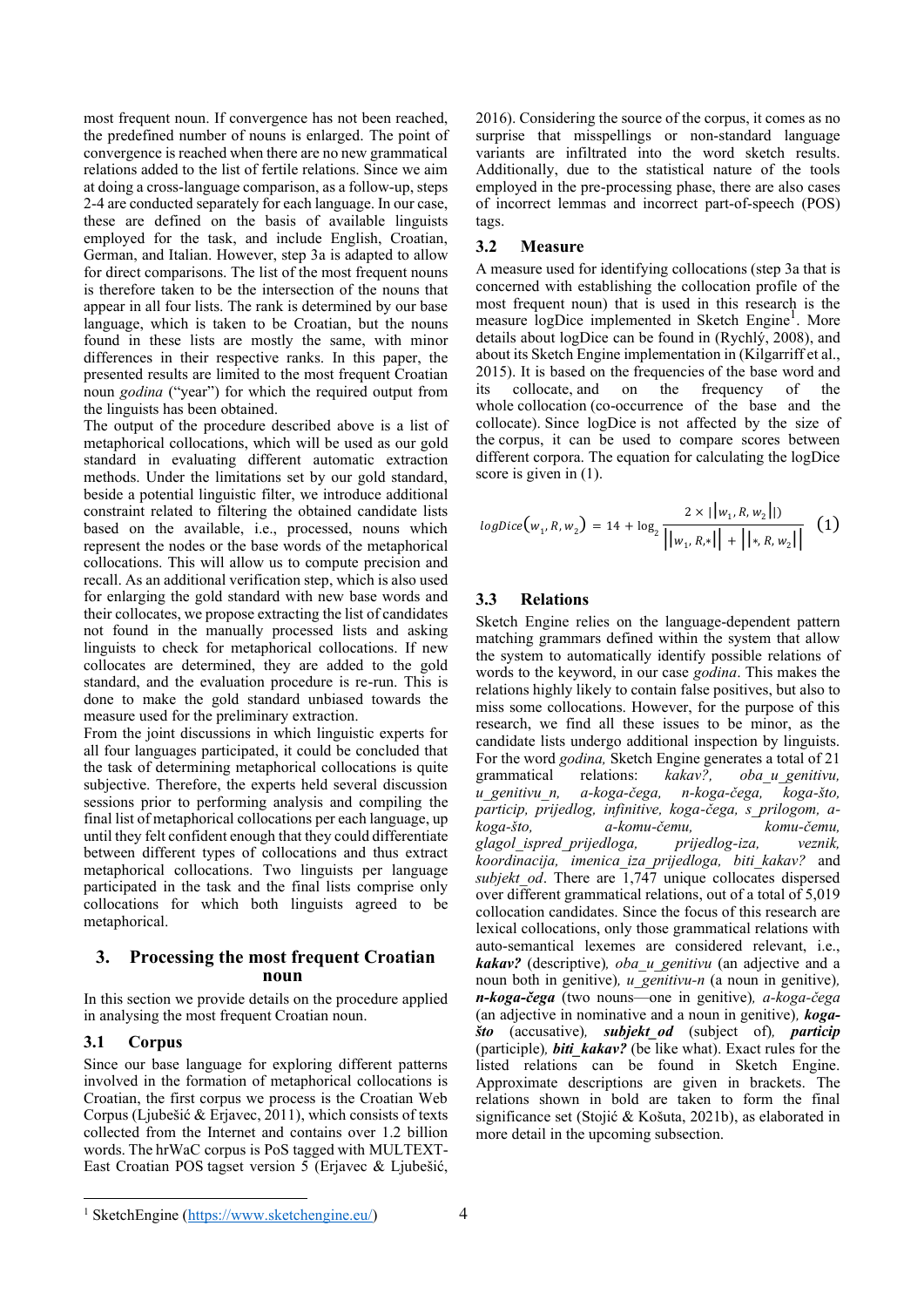#### **3.4 Annotation**

During the annotation task, the annotators process relations one by one, by analysing the obtained collocations and, if necessary, corpus examples of its use (Stojić & Košuta, 2021b). They label whether a candidate is a collocation, and additionally, whether it is a metaphorical collocation. There is an additional field in which the annotators can leave comments. That field is mostly used for trying to distinguish between different concepts and processes involved in the formation of metaphorical collocations, such as terms, metonymy, lexicalized metaphor, and personification. Over 80% of the metaphorical collocations belonging to the relation *subject\_od* are labelled as personification. Regarding the relation *n-koga-čega*, there is approximately equal ratio between terms and metaphors, with the number of terms slightly superior. The relations such as *kakav?*, *koga-što*, *particip*, and *biti\_kakav* have over 60% of metaphorical collocations labelled as resulting from the metaphorization process. The relation *kakav* comprises also a substantial number of terms.

The total number of candidates processed is 673. Among these candidates, there are 202 collocations, while 194 of these collocations are labelled as metaphorical collocations. Around 25% of the collocations in the relations *kakav?* and *biti\_kakav* overlap. Moreover, almost 100% of the collocations in the relations *kakav?* and *oba\_u\_genitivu* overlap, which is why the latter is excluded from the final relation significance set. In the relation *u\_genitivu-n* the keyword is a collocate and not the base, so it is considered irrelevant. The relation *a-koga-čega* is also irrelevant because it does not reflect collocations but independent lexemes. Furthermore, there are 25 metaphorical collocations detected by chance while examining contexts in the relation *biti kakav<sup>2</sup>*. The detailed statistics is shown in Table 1. The extracted significance set of relations consists of patterns comprising the base, which is a noun, and another noun (N), an adjective (A), or a verb (V). However, scatterplots show no discernible patterns which could be used for the identification of metaphorical collocations neither on the basis of their logDice scores nor on the basis of the collocation frequency.

# **4. Related work**

To our knowledge, there are no studies on the extraction of metaphorical collocations. In this section we, therefore, tackle recent work on the extraction of collocations in general, and the related work for the language involved, namely Croatian.

The most extensive empirical evaluation which includes 84 automatic collocation extraction methods can be found in (Pecina, 2005). Another comprehensive evaluation of lexical association measures (AMs) and their combination is presented in (Pecina, 2010). Linear logistic regression, linear discriminant analysis, support vector machines and neural networks are used to learn a ranker based on 82 association scores and all perform better than the individual AMs. Principal component analysis shows that the number of model variables can be significantly reduced.

| Relation    | of<br># | of<br># | of<br># | Ratio of |
|-------------|---------|---------|---------|----------|
|             | cands   | colls   | m colls | m colls  |
| kakav?      | 99      | 54      | 54      | 55%      |
| n-koga-čega | 100     | 41      | 38      | 41%      |
| koga-što    | 100     | 41      | 41      | 41%      |
| particip    | 100     | 16      | 11      | 11%      |
| subjekt od  | 100     | 30      | 30      | 30%      |
| biti kakav? | 74      | 20      | 20      | 55%      |
| Total       | 673     | 202     | 194     | 29%      |

Table 1: The annotated dataset

A more recent study covering 13 corpora, eight context sizes, four frequency thresholds, and 20 AMs against two different gold standards of lexical collocations is presented in (Evert et al., 2017). The results show that the optimal choice of an AM depends strongly on the particular gold standard used. With respect to the corpora, larger corpora of the same kind perform better, which is in line with the positive effects observed by (Pecina, 2010). However, the authors in (Evert et al., 2017) acknowledge that clean, balanced corpora are better than large, messy Web corpora of the same size. Additionally, they find that even measures that highly correlate sometimes achieve substantially different evaluation results.

Recently, approaches based on word embeddings have started to gain popularity. A comparison between a supervised machine learning approach and a heuristicbased approach is presented in (Ljubešić et al., 2021). Regarding the rankings of collocates, a supervised machine-learning approach produces more relevant results than the approach based on heuristics. Furthermore, the word embeddings approach, which encodes distributional semantics of words, is a more useful source of information for the ranking of candidates than logDice, which encodes frequency information. An approach for identifying candidates of monolingual collocations using syntactic dependencies followed by the process of creating bilingual word-embeddings and a strategy for discovering collocation equivalents between languages is shown in (Garcia et al., 2017). A distributional semantics-based model that classifies collocations with respect to broad semantic categories is proposed in (Wanner et al., 2017).

As far as Croatian is concerned, there are several papers dealing with collocation extraction in general. For example, (Petrovic et al., 2006) explore four different association measures (PMI, Dice coefficient, Chi-squared test and Loglikelihood ratio) on Croatian legal texts. They use a linguistic filter and take into account AN and NN for bigrams and ANN, AAN, NAN, NNN, NXN for trigrams, where A stands for adjectives, N for nouns, and X for others. The results show that PMI measure performs the best.

A language and collocation type independent genetic programming approach for evolving new association measures is presented in (Šnajder et al., 2008). An evolved measure performs at least as good as any AM included in the initial population. Most of the best evolved AMs take into account the POS information.

(Seljan & Gašpar, 2009) conduct automatic term and collocation extraction based on the parallel English-

<sup>2</sup> Duplicate candidates are excluded from the figures in Table 1.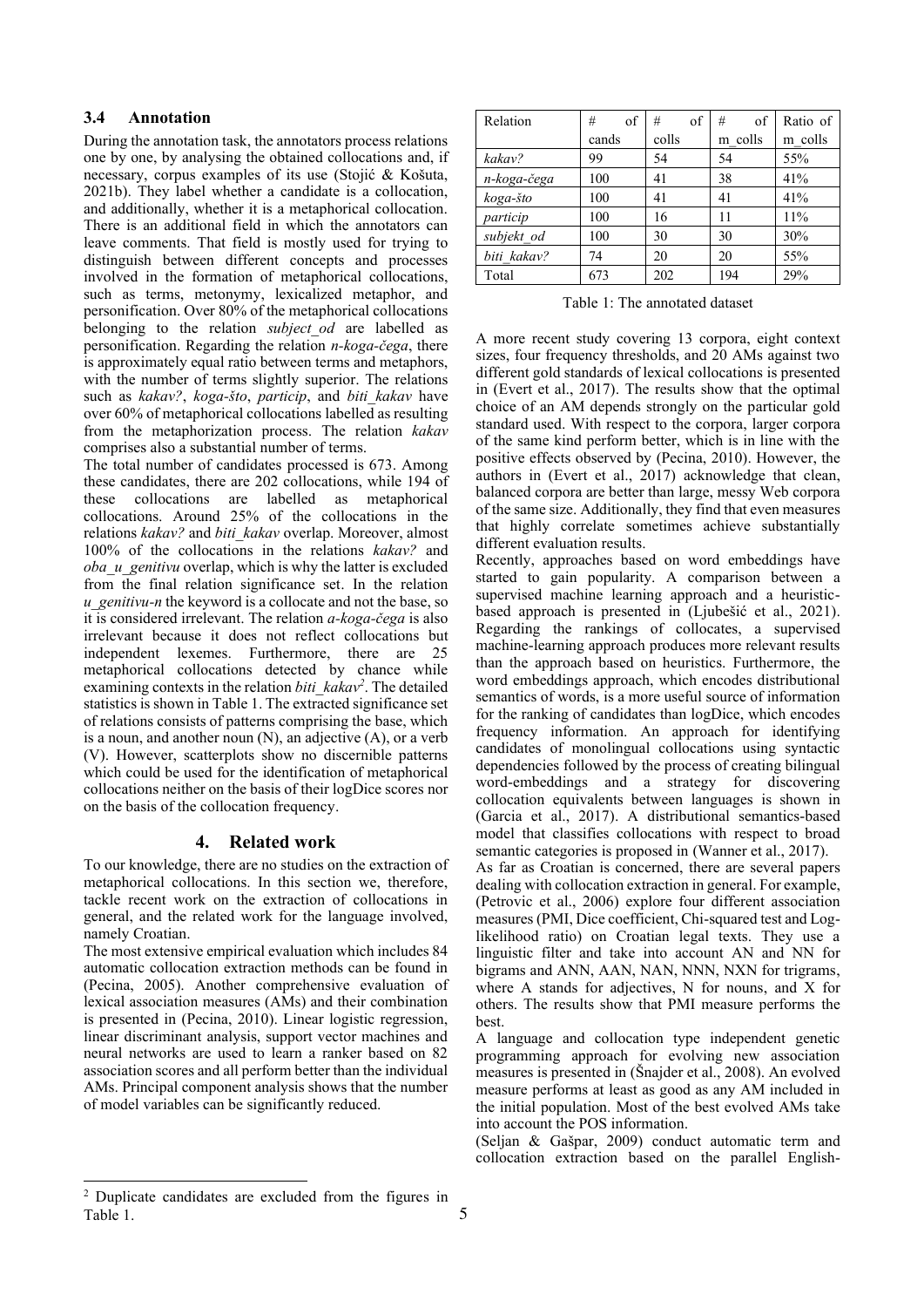Croatian corpus of legal texts using two statistically based tools and applying a post-processing linguistic filter. The frequency of syntactic patterns in the automatically obtained lists is in agreement with the manually compiled, and contains AN, NN and NPN

Authors in (Karan, Šnajder and Bašić 2012) are the first one to treat collocation extraction in Croatian as a classification problem. They apply several classification algorithms including decision trees, rule induction, Naive Bayes, neural networks, and Support Vector Machines (SVM). Features classes used include word frequencies, AMs (Dice, PMI,  $\chi$ 2), and POS tags. SVM classifier performs the best on bigrams and the decision tree on trigrams. The features that contribute most to the overall performance are PMI, semantic relatedness, and features representing a subset of POS tags. Experiments are conducted on a manually annotated set of bigrams and trigrams sampled from a newspaper corpus. The results of F1 measure go up to 80%.

In (Hudeček & Mihaljević, 2020), collocation extraction is based on the use of the Sketch Engine Word Sketch tool on the Croatian Web Repository Online Corpus and Croatian Web Corpus corpora. The results are filtered to include only frequent collocations with a typical syntactic construction.

Similarly, in this research we start with the word sketches generated by Sketch Engine. Next, we analyse the performance of the selected classification algorithms in the task of making the resulting candidate list more meaningful. By applying a classifier to the resulting candidate lists, we can facilitate the process of manual analysis.

#### **5. Preliminary results**

Naïve Bayes(NB) is extremely fast classification algorithm and has shown to work quite well in some real-world situations despite its oversimplifying assumptions (Witten et al., 2017). Hence, we take it to be our baseline and compare it to a tree based C4.5, and to more complex Support Vector Machines (SVM) and MultiLayer Perceptron (MLP).

C4.5 algorithm (Quinlan, 1993) is a descendant of ID3. It is a classification algorithm in the form of decision tree in which a splitting criterion known as the gain ratio is used. Decision nodes specify tests carried out at individual attribute values, and contain one branch for each possible outcome, while leaf nodes indicate class. An instance is classified by starting at the root of the tree and moving downwards until a leaf is encountered.

The kernel-based SVMs (Vapnik, 1995) are among the most popular models in Natural Language Processing applications. SVMs capture all features and their interdependencies. In this paper we use the sequential minimal optimization algorithm for training a support vector classifier using polynomial kernels.

MLP is a classifier based on artificial neutral networks. We experiment with several configurations and present results obtained with three hidden layers with  $\overline{5}$ , 10, and 20 neurons, respectively, and with the learning rate set to 0.3, momentum rate to 0.2, the number of training epochs to 500, and the number of consecutive increases of error allowed for validation testing before training terminates to the value of 20.

In this paper the labelled instances are obtained by manually annotating word sketches from Sketch Engine. Each instance is represented by a vector of feature values. We perform experiments on two sets of features. The first one contains collocation frequency, logDice, and relation (*f*=3). The second one additionally contains pretrained word embeddings of collocates (Grave et al., 2018), making a total of 303 features (*f*=303). Word embeddings are added to capture both the semantic and syntactic meanings of words, since they are trained on large datasets. At this point, we do not take into account the word embedding of the base word *godina*, as no other base words have been processed.

Prior to running classification, we pre-process our dataset. We remove instances that do not have valid lemmas due to lemmatization errors. Additionally, we remove duplicate lemmas that are found across several grammatical relations and keep instances with the highest frequencies. However, we do this separately for positively and for negatively labelled instances.

We set 42 as the seed value for the random number generator and run a stratified 10-fold cross validation repeated 10 times. We test whether different algorithms perform significantly better or worse when the feature set is expanded with word embeddings.

Precision (the share of correctly classified positive instances among all positive instances in the system output) and recall (the share of correctly identified positive instances among all instances that should have been identified as positive) are used to evaluate the classification. We also report F-measure scores. Recall results are given in Table 2, precision scores in Table 3, and F-measure scores in Table 4.

When only three features are taken into account, NB is the best performing algorithm at 5% significance level regarding recall, and the worst regarding precision. At the same time, its recall score is severely affected by expanding the feature set by word embeddings. For the other three classifiers, there are no statistically significant differences between their individual recall scores on the two feature sets. The difference in the recall and precision scores between SVM and MLP with *f*=303 is statistically significant. Regarding F-measure, no statistically significant differences can be observed between the four algorithms when  $f=3$ . However, when  $f=303$ , NB is outperformed by the other three algorithms.

| Recall     | $f=3$   | $f=303$ |
|------------|---------|---------|
| NB         | $0.94*$ | 0.40    |
| C4.5       | 0.81    | 0.79    |
| <b>SVM</b> | 0.78    | $0.80*$ |
| <b>MLP</b> | 0.80    | 0.76    |

Table 2: Recall of the selected algorithms

| Precision  | $f=3$ | $f=303$ |
|------------|-------|---------|
| NB         | 0.68  | 0.72    |
| C4.5       | 0.73  | 0.77    |
| <b>SVM</b> | 0.74  | 0.74    |
| <b>MLP</b> | 0.75  | $0.78*$ |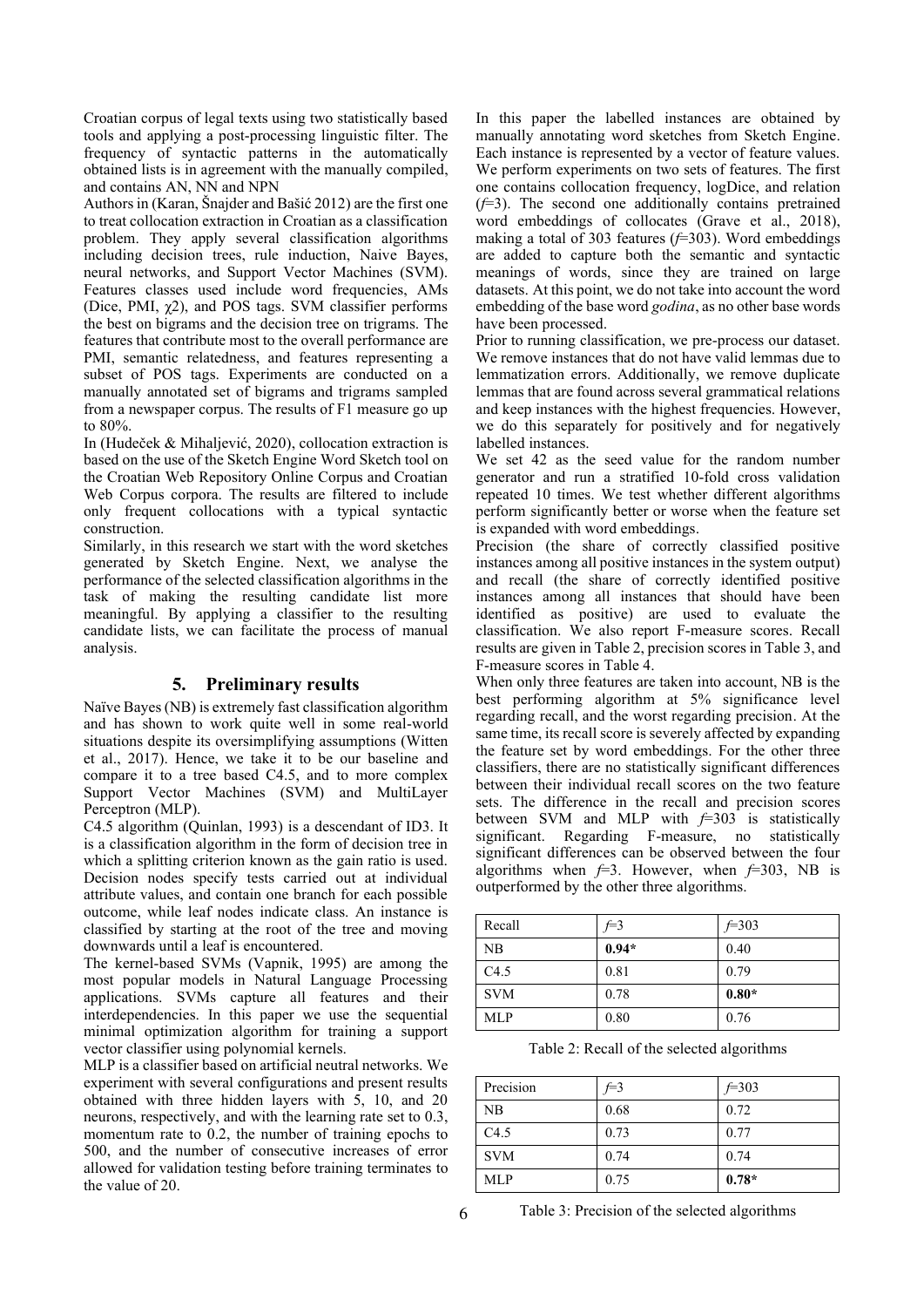| F-measure  | $f=3$ | $f=303$ |
|------------|-------|---------|
| <b>NB</b>  | 0.78  | 0.50    |
| C4.5       | 0.77  | 0.78    |
| <b>SVM</b> | 0.76  | 0.77    |
| <b>MLP</b> | 0.77  | 0.77    |

Table 4: F-measure of the selected algorithms

If we take into account the fact that metaphorical collocations for the Croatian headword *year* ("year") account for barely 30% of the candidate list obtained through Sketch Engine based on the logDice score, we find these preliminary results promising. However, our current dataset only contains collocates of the most frequent noun. In what way these results will be affected when we expand the dataset remains to be seen.

#### **6. Conclusion**

Association measures such as logDice rely exclusively on co-occurrence statistics, which is hardly enough for collocations in the broad meaning, let alone for the subtype of metaphorical collocations. This work is done with the aim to determine a way to encode the relation that refers to collocates contributing the semantic feature to their respective base words, i.e., a metaphor.

In this research we propose a procedure for compiling the gold standard of metaphorical collocations and establish the general evaluation framework for our future work.

Manual processing of the base words and their candidate lists of collocates is extremely time-demanding. Up to this point, linguists have only completed the processing of the most frequent Croatian noun *godina*. Therefore, this paper presents work in progress. The analysis performed is done using the Word Sketch function of the Sketch Engine,, which is based on the logDice score. Through the analysis, six significant grammatical relations are determined. The final relation significance set might be updated as new base words and their collocates are added to the gold standard. The compilation of the gold standard will be performed for a predefined number of base words under the condition that the final relation significance set reached convergence. The relation significance set will allow us to introduce a meaningful linguistic filter to different extraction methods, either as a pre-processing or a post-processing step.

From the experiment presented in this paper, it is evident that collocate embeddings strongly affect the performance of NB in most metrics. However, regarding the other three algorithms, statistically significant differences are obtained only in precision and recall scores between SVM and MLP with *f*=303.

In the follow-up we plan to test different AMs and machine learning algorithms in order to detect methods that are most helpful in automating the procedure of extracting metaphorical collocations. Comparison between different methods might be beneficial for other Slavic languages.

The final goal of this research is to create parallel inventories of metaphorical collocations that are extracted from comparable corpora in Croatian, German, English, and Italian. Due to unpredictability inherent in collocations in general, tasks such as machine translation would highly benefit from such lists.

#### **7. Acknowledgements**

This work has been fully supported by Croatian Science Foundation under the project "Metaphorical collocations – Syntagmatic word combinations between semantics and pragmatic*s*" (IP-2020-02-6319).

#### **8. Bibliographical References**

- Erjavec, T., & Ljubešić, N. (2016). MULTEXT-East Morphosyntactic Specifications, Version Http://Nl.Ijs.Si/ME/Vault/V5/Msd/Html/Msd-Hr.Html.
- Evert, S., Uhrig, P., Bartsch, S., & Proisl, T. (2017). E-VIEW-alation-a Large-scale Evaluation Study of Association Measures for Collocation Identification. In *Proceedings of ELex*, pages 531–549.
- Garcia, M., García-Salido, M., & Alonso-Ramos, M. Using bilingual word-embeddings for multilingual collocation extraction. In *Proceedings of the 13th Workshop on Multiword Expression*s, pages 21–30. http://universaldependencies.org/
- Geld, R., & Stanojević, M. M. (2018). Strateško konstruiranje značenja riječju i slikom : Konceptualna motivacija u ovladavanju jezikom. Srednja Europa.
- Grave, E., Bojanowski, P., Gupta, P., Joulin, A., & Mikolov, T. (2018). Learning Word Vectors for 157 Languages. In *Proceedings of the International Conference on Language Resources and Evaluation* (LREC 2018), pages 3483–3487. https://fasttext.cc/
- Hudeček, L., & Mihaljević, M. (2020). Collocations in the Croatian Web Dictionary - Mrežnik. *Slovenščina 2.0: Empirical, Applied and Interdisciplinary Research*, 8(2), 78–111. https://doi.org/10.4312/slo2.0.2020.2.78-111
- Karan, M., Šnajder, J., & Bašić, B. D. (2012). Evaluation of Classification Algorithms and Features for Collocation Extraction in Croatian. In *Proceedings of the Eighth International Conference on Language Resources and Evaluation (LREC'12)*, pages 657–662. http://www.lrec-

conf.org/proceedings/lrec2012/pdf/796\_Paper.pdf

- Kilgarriff, A., Baisa, V., Bušta, J., Jakubíček, M., Kovář, V., Michelfeit, J., & Rychlý, P. (2015). Statistics used in the Sketch Engine. https://doi.org/10.1007/s40607
- Ljubešić, N., & Erjavec, T. (2011). hrWaC and slWac: Compiling Web Corpora for Croatian and Slovene. In *International Conference on Text, Speech and Dialogue*, pages 395–402. https://doi.org/10.1007/978-3-642- 23538-2\_50
- Ljubešić, N., Logar, N., & Kosem, I. (2021). Collocation ranking: frequency vs semantics. *Slovenscina 2.0*, 9(2), 41–70. https://doi.org/10.4312/slo2.0.2021.2.41-70
- Pecina, P. (2005). An Extensive Empirical Study of Collocation Extraction Methods. In *Proceedings of the ACL Student Research Workshop*, pages 13–18.
- Pecina, P. (2010). Lexical association measures and collocation extraction. *Language Resources and Evaluation*, 44(1–2), 137–158. https://doi.org/10.1007/s10579-009-9101-4
- Petrovic, S., Snajder, J., Dalbelo Basic, B., & Kolar, M. (2006). Comparison of Collocation Extraction Measures for Document Indexing. *Journal of Computing and Information Technology*, 14(4), 321. https://doi.org/10.2498/cit.2006.04.08
- Rychlý, P. (2008). A Lexicographer-Friendly Association Score. In *Recent Advances in Slavonic Natural Language Processing*, pages 6–9.